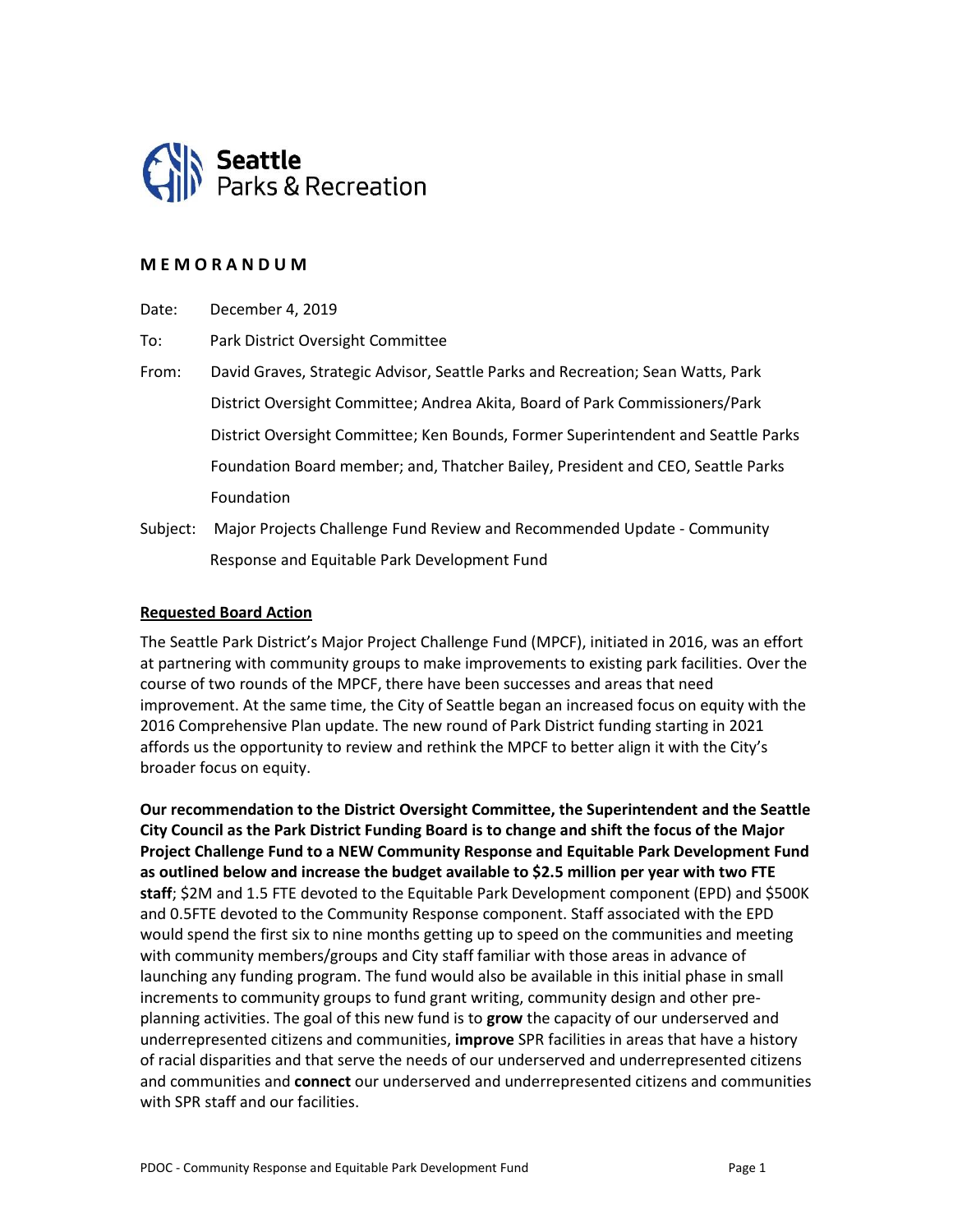### **Project or Policy Description and Background**

As noted above, the Major Project Challenge Fund was an effort at partnering with community groups to make improvements to existing park facilities. In partnership with the District Oversight Committee, Seattle Parks and Recreation (SPR) staff developed screening criteria in 2016 and announced the availability of the fund to community groups and generally across the city in 2017. Two rounds of the MPCF demonstrated successes in project implementation; but, also revealed gaps and setbacks in engaging and advancing projects in underserved communities.

On a positive note, the MPCF provided funding for SPR staff to undertake feasibility studies that could support future improvements (Madrona Bathhouse, Magnuson Field 12 development, Seward Park Clay Studio, Cascade Playground), and that led to current improvements at the Magnuson Community Center and Daybreak Star. The MPCF is also supporting the redevelopment of the Green Lake Small Craft Center, the South Park Community Center Campus development, Volunteer Park Amphitheater replacement and physical improvements and an updated Master Plan at Kubota Garden.

However, the "Major" in Major Project Challenge Fund was a significant barrier for most community groups to contend with. Not surprisingly, identifying a \$2+ million project and then having the capacity and/or resources to present a compelling case, secure a match through grants and/or fund raising significantly narrowed the field of potential applicants.

#### **Public Involvement Process**

To date, this has been an internally focused review of the MPCF. Public involvement would occur as part of the Parks District Oversight Committee's work on the next round of the Park District funding.

### **Discussion**

With the above MPCF issues in mind, SPR staff, Sean Watts, Andrea Akita, Ken Bounds and Thatcher Bailey met over the late summer and fall to review the MPCF and other City initiatives and prepare this recommendation.

As part of the City's Comprehensive Plan update in 2016, the Office of Planning and Community Development (OPCD) analyzed the potential undesired/unintended impacts of the City's Growth Strategy, i.e.; how is our growth strategy encouraging displacement and reducing opportunities for our already marginalized populations. That analysis led OPCD to implement the Equitable Development Initiative (EDI) which builds on the Equitable Development Implementation Plan and Financial Investment Strategy that were adopted by City Council in 2016 as part of the Comprehensive Plan – Seattle 2035. More information is available here: [http://www.seattle.gov/opcd/ongoing-initiatives/equitable-development-initiative.](http://www.seattle.gov/opcd/ongoing-initiatives/equitable-development-initiative)

The goal of the EDI is to make public investments in neighborhoods that support those most in need and that consider past history and current conditions so that future outcomes are more equitably distributed, both for those currently living and working in Seattle, as well as new arrivals. OPCD identified five target areas that have a high risk of displacement – Bitter Lake,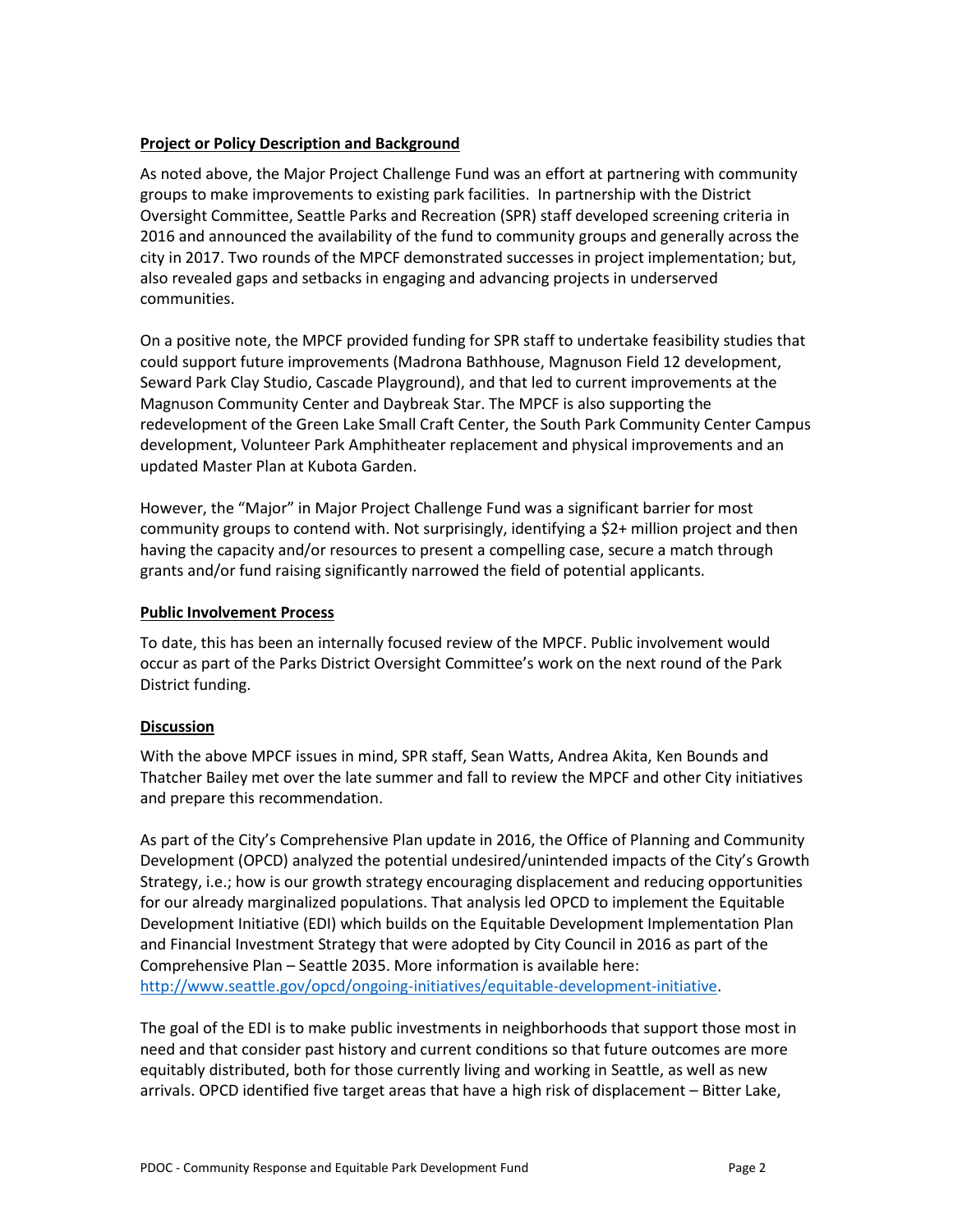Westwood-Highland Park, South Park, Rainier Beach and Othello as primary target areas and is also considering groups in other areas such as the Central and International Districts that work with communities that have a history and/or high risk of displacement.

In addition, OPCD created the Outside Citywide Initiative to help focus the City's investments in open space; Outside Citywide is an interdepartmental initiative to envision and create an integrated, equitable, and inspiring public space network for a thriving, green Seattle. As noted in the Outside Citywide Vision document, in the past, the City (predominantly SPR) has focused on an acquisition-based strategy to grow our public space network. However, with our rising population density and land values, this single-pronged strategy is no longer feasible. Public space within the City goes beyond just SPR property and SPR facilities and includes properties owned by other City departments and Seattle Center, school grounds and college and university campuses and even privately-owned open spaces. Again, from the Outside Citywide Vision: Our public space network can and must continue to provide the full range of critical benefits to our communities. This will require a more innovative and collaborative approach guided by three overarching principles to Grow, Improve and Connect. Outside Citywide has been focusing this strategy in the South Park Neighborhood and this can serve as a model to be used in other neighborhoods within the City.

Outside Citywide noted that past City policies and investment decisions have helped create and perpetuate significant racial disparities in access to green space and in safety from environmental harms. Environmental and health challenges, including vulnerability to climate impacts, disproportionately impact communities of color and lower-income residents. Future investments in public space must center the voices and needs of communities of color and other historically disadvantaged communities to start addressing these disparities and build a more just future, with clean air and water and culturally appropriate places for everyone. While Outside Citywide has focused primarily on open space, we can expand Outside Citywide's principals to include SPR facilities that serve these underserved and underrepresented communities in the communities within which they are located.

Rethinking the MPCF affords us an opportunity to better align this initiative with the City's focus on equity and better serve those communities with underserved and unrepresented populations. Aligning the MPCF with the City's equity initiatives would better support community groups that are focused on park-related issues in communities that have a history of racial disparities in access to green space and in safety from environmental harms and/or high risk of displacement and discrimination. Consistent with the City's initiatives, we must be thoughtful and intentional as we look to fund investments in parks and park facilities, helping to ensure that they don't increase displacement risk for residents facing higher rents and property values. As we seek to improve SPR's facilities and address environmental disparities, we must simultaneously work to expand capacity and increase our connections to these neighborhoods and communities. Communities must be supported to thrive in place with better access to recreation and services through continued investment in parks and park facilities that serve the communities within which they are located.

#### *Staffing*

A key reason that the MPCF was hamstrung in its efforts to serve these communities was a lack of dedicated staffing. One staff person was assigned to create and administer the MPCF representing approximately 0-20% of their workload, depending on the time of year. In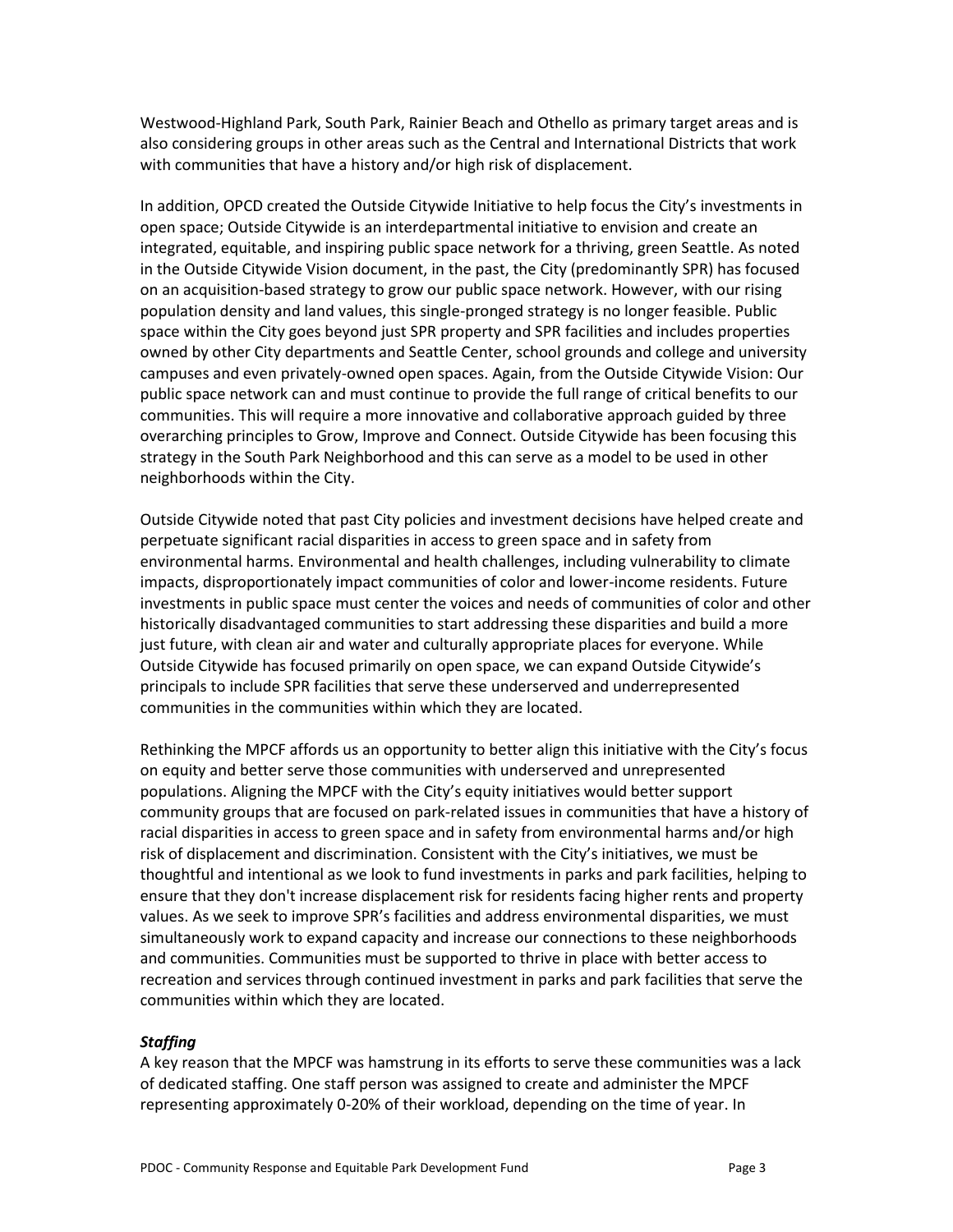comparison, OPCD's EDI has six staff dedicated staff and the Outside Citywide initiate takes advantage of OPCD staff and staff from other departments. For SPR to build trust and rapport with community members/groups and to gain a deeper understanding of their park-related needs we recommend having dedicated staff who can become a trusted presence and advocate in the identified neighborhood(s) of need.

### *Other City Funds*

To date, the avenues for entry into our system has been through the Department of Neighborhood's Neighborhood Matching Fund or through the MPCF. The NMF funded small planning project up to \$25,000 and provided construction funding for small projects up to \$100,000. These were community driven projects that were relatively simple and easy to accomplish that provided significant benefit to the community without the requirement of a large cash match; volunteer hours are the typical match with some limited cash or in-kind contributions. The \$100,000 large project award is no longer available through the NMF and this has left a void with no other avenue for community groups to fund these smaller projects that can serve as a catalyst for community capacity building and cohesion. As noted above, one of the successes of the MPCF was the ability to fund staff time to work with community groups on feasibility studies of SPR facilities. Refocusing the MPCF to fund smaller projects would expand the reach and impact of the fund with quick wins and increased community engagement. In tandem with aligning the MPCF with the City's broader focus on equity and expanding it to include smaller projects, there is the opportunity to provide a vehicle to take communityinitiated ideas, fund projects from across the city and shepherd them through SPR's review and approval process – the Community Response component.

# *Reframing "Major" and "Challenge"*

If we are going to distribute funds more equitably, we believe the MPCF can be more appropriately named. Every project important to a neighborhood may not always be "major". During the two MPCF funding cycles, some community suggested projects such as kitchen improvements and a reader board at Garfield Community Center were not recommended for funding because they were too small. Smaller projects like these can be simple and quick to implement, directly serve community needs, build trust with SPR, and serve as "wins" that keep community members positively engaged. We also recognize that not every neighborhood project is a physical improvement, and recommend the fund be available to meet a community's program-related needs.

Framing this as a "challenge fund" is also antithetical to achieving more equitable outcomes. Groups that have the capacity to tap into other funding sources are inevitably groups that are least likely to live in communities that have a history of racial disparities in access to green space and in safety from environmental harms and/or high risk of displacement and discrimination. That said, SPR also needs to develop partnership protocols that make it easier for wellresourced groups who want to bring funding to priority CIP projects. It is important to recognize that the development of such enhanced partnership protocols require a separate strategy from the kind of equity-based community focused fund we are recommending be established.

### *Recommendation*

Based on the above, the recommendation is to reform the MPCF into the Community Response and Equitable Park Development Fund with two distinct focuses; the Community Response component is focused on responding to community driven requests city-wide and the Equitable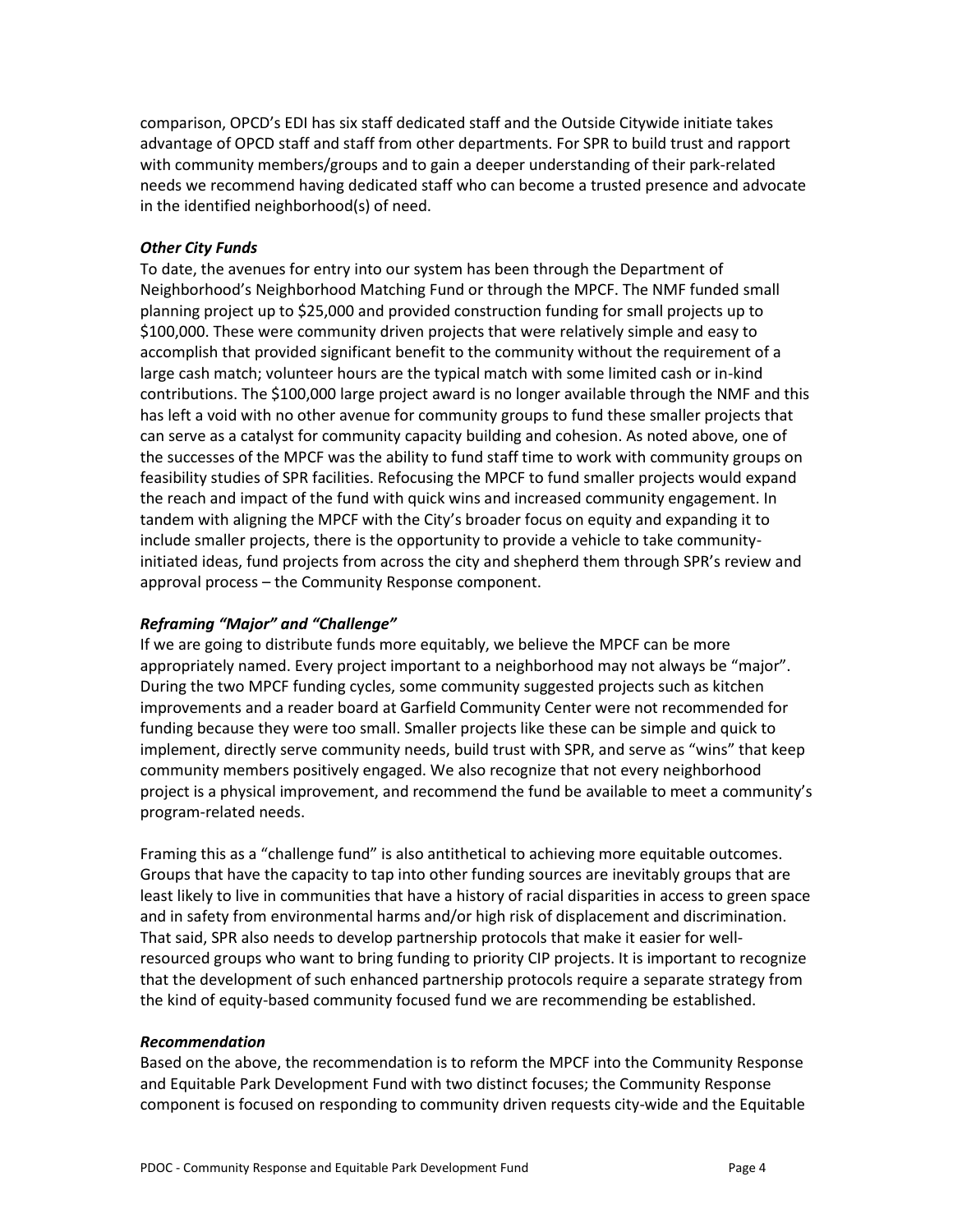Park Development component is focused on partnering with communities and community groups to make improvements to parks and park facilities in neighborhoods that have a history of racial disparities in access to green space and in safety from environmental harms. The primary focus of the fund would be the Equitable Park Development aspect which would align the fund's goals with the City's broader focus on equity through a park and recreation focused lens. The goal is to make dollars available such that SPR can make improvements to SPR facilities that are needed by underserved and underrepresented communities in those neighborhoods with a history of racial disparities. It would also help build capacity to ensure that the voices of those communities are heard, and their needs are met. There should be no match required.

The secondary focus is the Community Response component. This is where a feasibility study or other pre-project analysis would be undertaken to begin a future large capital project. Once the feasibility study is completed, the project would enter the CIP queue with an opportunity to partner with well-resourced group(s) who want to bring funding to priority CIP projects.

See the below table for a comparison between the current MPCF and the proposed Community Response and Equitable Park Development Fund.

| <b>Factor</b> | <b>MPCF</b>                                                                                                               | <b>Community Response and Equitable</b><br><b>Park Development Fund</b>                                                                                                                                                                                                               |
|---------------|---------------------------------------------------------------------------------------------------------------------------|---------------------------------------------------------------------------------------------------------------------------------------------------------------------------------------------------------------------------------------------------------------------------------------|
| Goal          | To leverage private funding to make<br>significant improvement(s) to an<br>SPR owned building or facility                 | To partner with communities and<br>community groups to make<br>improvements to parks and park<br>facilities in neighborhoods that have<br>a history of racial disparities in<br>access to green space and in safety<br>from environmental harms and to<br>respond to community driven |
| Process       | Funding cycle is announced, and<br>staff is available to answer<br>community questions                                    | Dedicated staff works within<br>targeted communities to identify<br>needs and opportunities in advance<br>of any funding requests and<br>recommendations.                                                                                                                             |
| Equity        | City-wide focus but proposals are<br>screened through an equity/RSJI<br>lens as part of the overall screening<br>criteria | Focus on neighborhoods that have a<br>history of racial disparities consistent<br>with the City's broader equity focus                                                                                                                                                                |
| Match         | $50 - 50$ match is the goal for<br>projects                                                                               | No match is required but SPR staff is<br>available to pursue grants and other<br>funding sources                                                                                                                                                                                      |
| Project size  | Target is a "major" project with a<br>value in excess of \$2Million.                                                      | Minimum project size could be as<br>low as \$100,000 to produce quick<br>wins that serve the community, build<br>capacity and build trust between SPR<br>and the community.                                                                                                           |

*Table I. Comparison of the MPCF & CREPD Fund*